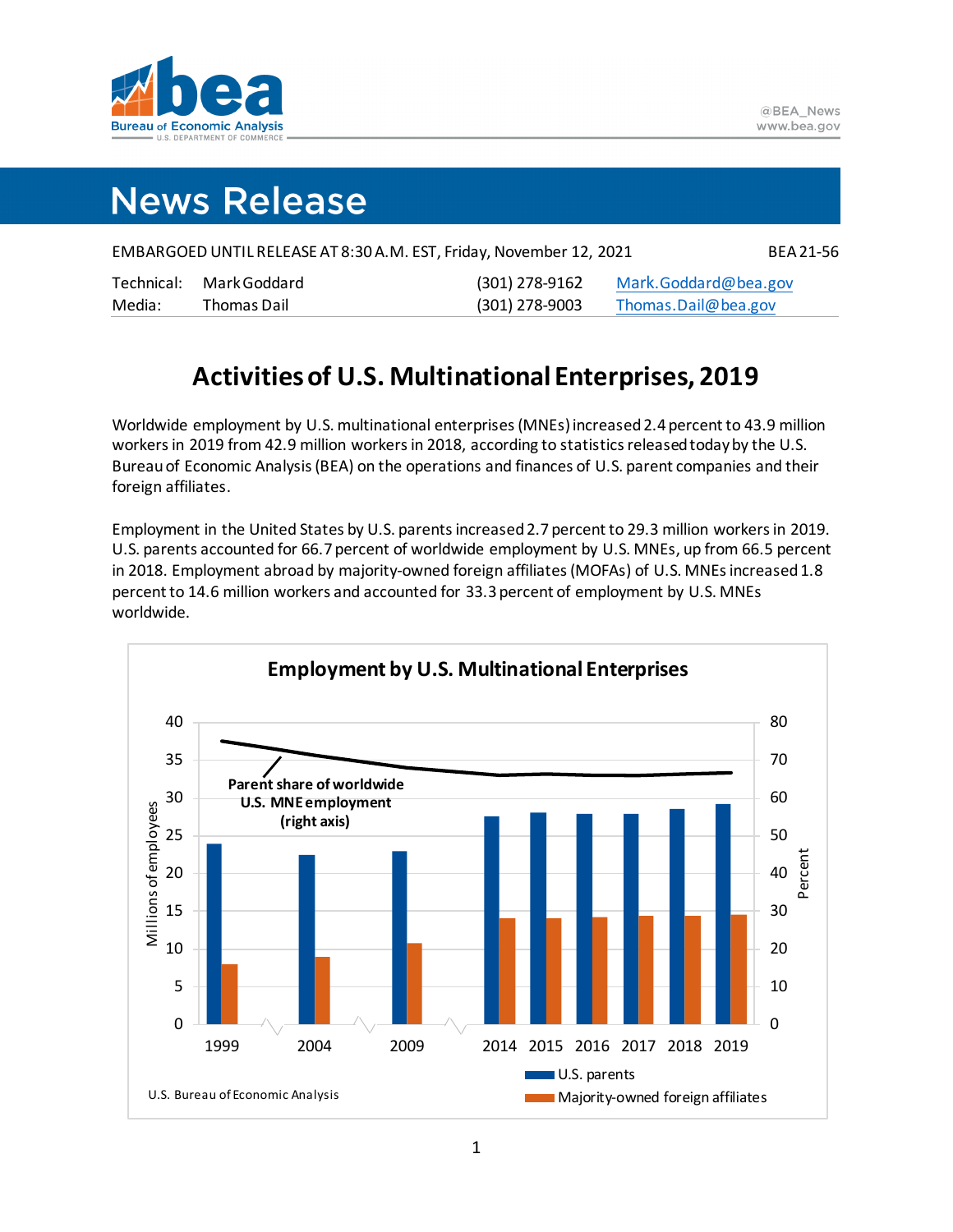

U.S. parents accounted for 22.2 percent of total private industry employment in the United States. Employment by U.S. parents was largest inmanufacturing and retail trade. Employment abroad by MOFAs was largest inChina, the United Kingdom, Mexico, India, and Canada.

Worldwide current-dollar value added of U.S. MNEs was nearly unchanged at \$5.7 trillion. Value added by U.S. parents, a measure of their direct contribution to U.S. gross domestic product, increased 0.5 percent to \$4.2 trillion, representing 22.6 percent of total U.S. private-industry value added. MOFA value added decreased 1.5 percent to \$1.4 trillion. Value added by MOFAs waslargest in the United Kingdom, Canada, and Ireland.

Worldwide expenditures for property, plant, and equipment of U.S. MNEs increased 3.4 percent to \$943.8 billion. Expenditures by U.S. parents accounted for \$738.9 billion, and MOFA expenditures accounted for \$205.0 billion.

Worldwide research and development expenditures of U.S. MNEs increased7.1 percent to \$408.4 billion. U.S. parents accounted for expenditures of \$350.2 billion, and MOFAs accounted for \$58.2 billion.

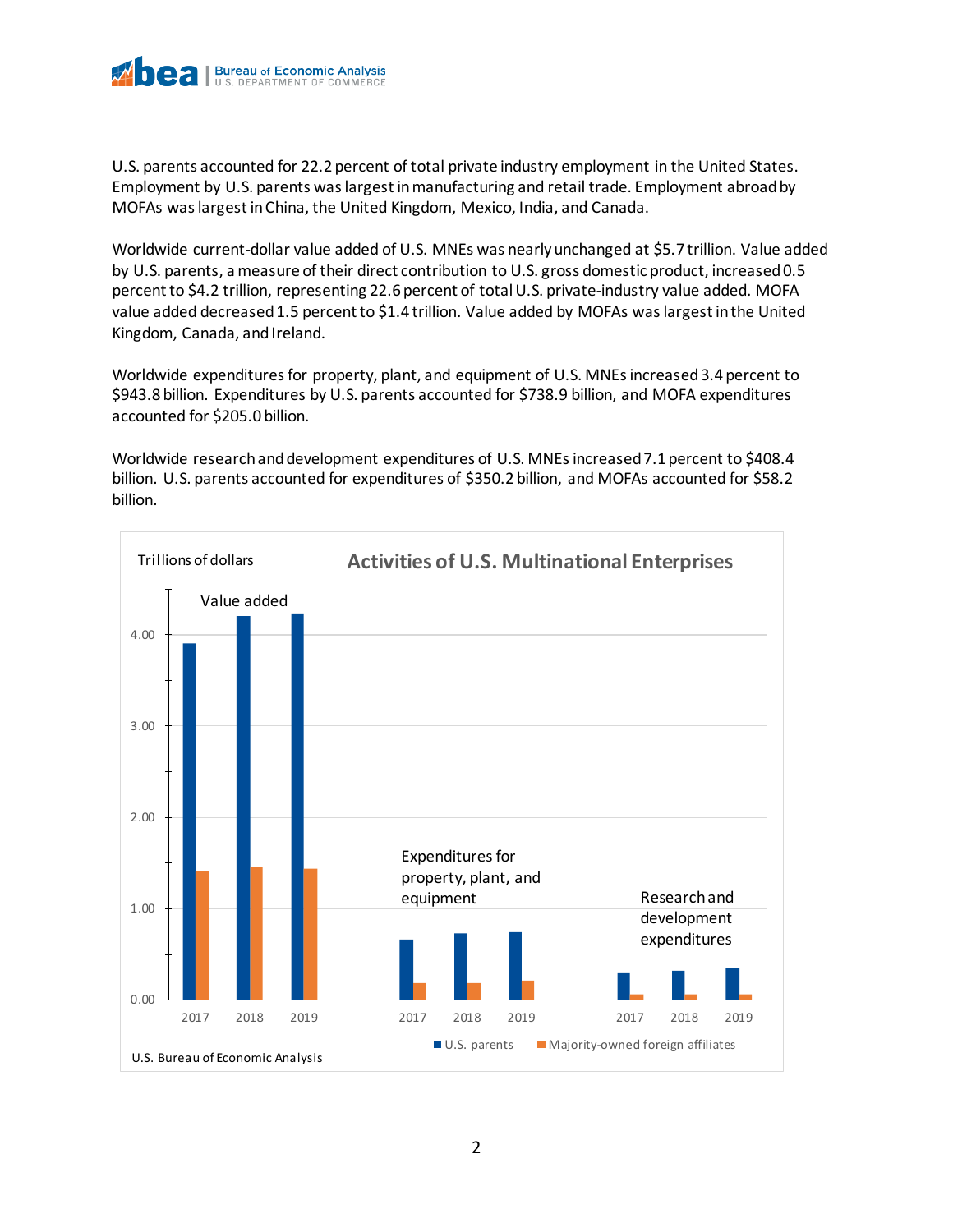

Additional statistics on the activities of U.S. parent companies and their foreign affiliates including sales, balance sheet and income statement items, compensation of employees, trade in goods, and more are available on BEA'[s website.](https://www.bea.gov/data/intl-trade-investment/activities-us-multinational-enterprises-mnes) More industry detail for U.S. parents and more industry and country detail for foreign affiliates are also available on the website*.*

### **Updates to the statistics**

Statistics for 2018 were revised to incorporate newly available and revised source data. Preliminary statistics for 2018 were released in August 2020 and highlighted in "Activities of U.S. Multinational [Enterprises in 2018"](https://apps.bea.gov/scb/2020/09-september/0920-multinational-enterprises.htm) in the September 2020 issue of the *Survey of Current Business*.

### **Updates to Statistics on 2018Activities of U.S. Multinational Enterprises**

|                                       | U.S. Parents |          | <b>MOFAs</b> |          |
|---------------------------------------|--------------|----------|--------------|----------|
|                                       | Preliminary  | Revised  | Preliminary  | Revised  |
|                                       | estimate     | estimate | estimate     | estimate |
| Number of employees (thousands)       | 28,565.5     | 28,532.3 | 14,393.5     | 14,352.1 |
| Value added                           | 4,207.5      | 4,212.3  | 1,473.8      | 1,458.2  |
| Expenditures for property, plant, and |              |          |              |          |
| equipment                             | 721.6        | 723.1    | 190.4        | 189.6    |
| Research and development expenditures | 323.1        | 322.9    | 58.2         | 58.5     |

[Billions of dollars, except as noted]

Next release: November 18, 2022 Activities of U.S. Multinational Enterprises, 2020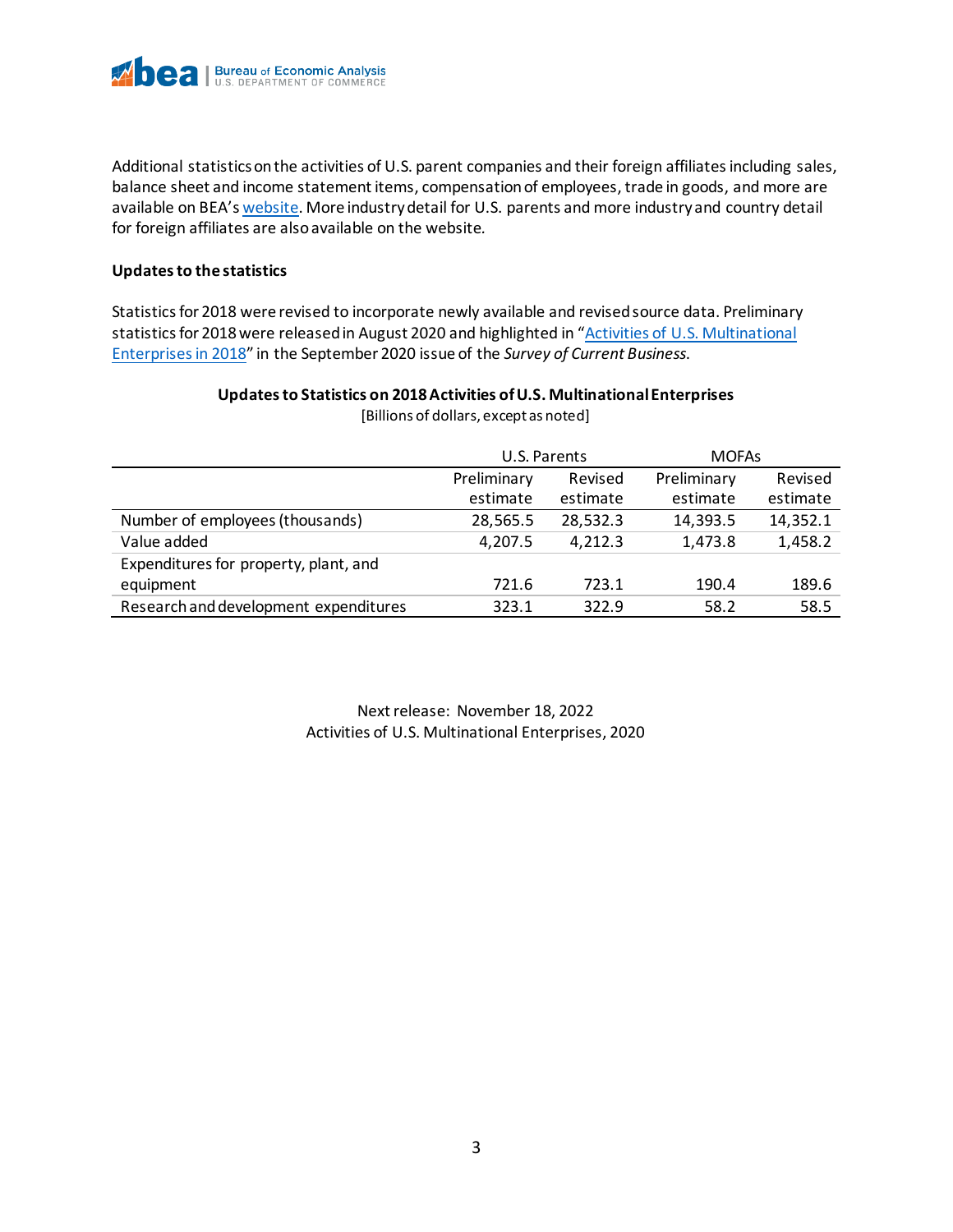## **Additional Information**

#### **Resources**

- Stay informed about BEA developments by reading the BEA [blog,](https://www.bea.gov/news/blog) signing up for BEA's email [subscription service,](https://www.bea.gov/_subscribe/) or following BEA on Twitter [@BEA\\_News.](https://www.twitter.com/BEA_News)
- Historical time series for these estimates can be accessed in BEA's [Interactive Data Application.](https://apps.bea.gov/iTable/index_MNC.cfm)
- Access BEA data by registering for BEA's Data [Application Programming Interface.](https://apps.bea.gov/API/signup/index.cfm)
- BEA's [news release schedule](https://www.bea.gov/news/schedule)
- More information on these statistics on the activities of U.S. MNEs will be provided in the December issue of the *[Survey of Current](https://apps.bea.gov/scb/index.htm)  [Business](https://apps.bea.gov/scb/index.htm)*.
- More statistics on the activities of U.S. MNEs, including more detail by industry and country, are available on th[e BEA website.](https://www.bea.gov/data/intl-trade-investment/activities-us-multinational-enterprises-mnes)
- More information on the statistics on activities of U.S. MNEs is provided in [U.S. International](https://www.bea.gov/resources/methodologies/us-international-economic-accounts-concepts-methods)  [Economic Accounts: Concepts and Methods.](https://www.bea.gov/resources/methodologies/us-international-economic-accounts-concepts-methods)
- BEA also publishes a companion series on the [activities of U.S. affiliates of foreign MNEs.](https://www.bea.gov/data/intl-trade-investment/activities-us-affiliates-foreign-mnes) Data for 2019 was released August 20, 2021.
- Detailed microdata from the surveys are available to researchers in **BEA's Special Sworn** [Researcher program](https://www.bea.gov/research/special-sworn-researcher-program) under arrangements that maintain legal confidentiality requirements.

#### **Definitions**

A **U.S. multinational enterprise (U.S. MNE)** is composed of the U.S. parent and its foreign affiliates.

A **U.S. parent** is a person (in the broad legal sense to include any individual, partnership, corporation, or other form of organization), resident in the United States, that owns 10 percent or more of a foreign business enterprise, referred to as its**foreign affiliate**.

A **majority-owned foreign affiliate (MOFA)** is a foreign business enterprise in which the combined ownership of all U.S. parents, either directly or indirectly, exceeds 50 percent.

**Employment** covers the total number of full-time and part-time employees on the payroll at the end of the year.

**Value added** is the value of the final goods and services produced by a firm's labor and property. Value added represents the firm's contribution to the gross domestic product (GDP) of the firm's country of residence. The estimates of value added in this release were prepared by summing cost and profit data collected in BEA's surveys of U.S. direct investment abroad and are conceptually consistent with BEA's estimates of U.S. value added by industry.

**Expenditures for property, plant, and equipment** covers total expenditures for land and depreciable structures and equipment; it is gross of any sales, retirements, or transfers of previously owned tangible assets.

**Research and development (R&D) expenditures**includes expenditures for R&D performed by the U.S. parent or the affiliate, whether the R&D was for their own use or for use by others and irrespective of the source of funding.

#### **Statistical conventions**

The statistics on the activities of U.S. MNEs are based primarily on data reported in the **Annual Survey of U.S.** [Direct Investment Abroad](https://www.bea.gov/surveys/diasurv) (BE-11) conducted by BEA. The statistics provide information on the operations and finances of U.S. parent companies and their foreign affiliates. The statistics on foreign affiliates cover the entire operations of the affiliate, irrespective of the percentage of U.S. ownership.

To compute the U.S. parent share of U.S. private industry employment, BEA used comparable statistics at the aggregate level for all U.S. private industries from BEA's National Income and Product Accounts in line 3 ("Private industries") of "Table 6.4D. [Full-Time and Part-Time](https://apps.bea.gov/iTable/iTable.cfm?reqid=19&step=3&isuri=1&1921=survey&1903=193)  [Employees by Industry.](https://apps.bea.gov/iTable/iTable.cfm?reqid=19&step=3&isuri=1&1921=survey&1903=193)"

To compute the U.S. parent share of U.S. private industry value added, BEA used comparable statistics at the aggregate level for all U.S. private industries from BEA's GDP by Industry Accounts in line 2 ("Private industries") of the table ["Value Added by Industry."](https://apps.bea.gov/iTable/iTable.cfm?reqid=150&step=3&isuri=1&table_list=1&series=a&first_year=2017&columns=ii&scale=-9&last_year=2020&categories=gdpxind&thetable=&rows=22r)

#### **Related statistics**

Statistics on the activities of U.S. MNEs are one part of a broader set of U.S. International Economic Accounts that, taken together, provide a comprehensive, integrated, and detailed picture of U.S. international economic activities.

Statistics on direct investment and multinational enterprises include annual statistics on the activities of [U.S. affiliates of foreign MNEs,](https://www.bea.gov/data/intl-trade-investment/activities-us-affiliates-foreign-mnes) [detailed annual and](https://www.bea.gov/products/direct-investment-country-and-industry)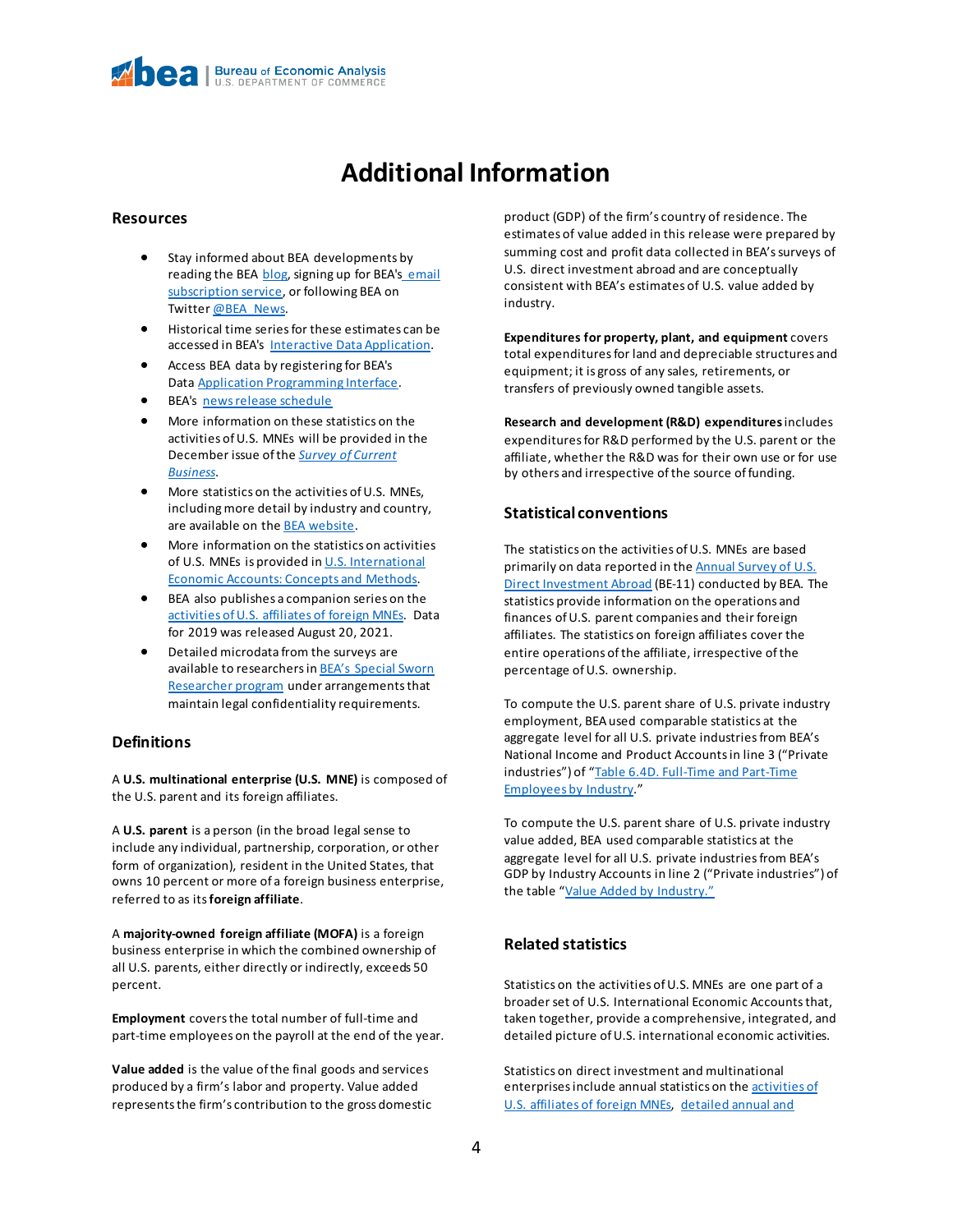

[quarterly statistics on direct investment,](https://www.bea.gov/products/direct-investment-country-and-industry) and annual statistics o[n new foreign investment in the United States.](https://www.bea.gov/data/intl-trade-investment/new-foreign-direct-investment-united-states)

Statistics on [international services,](https://www.bea.gov/data/intl-trade-investment/international-services-expanded) released annually, include detailed annual information on trade in services and on services supplied through the channel of direct investment by affiliates of MNEs.

Th[e International Investment Position \(IIP\) Accounts](https://www.bea.gov/data/intl-trade-investment/international-investment-position) are released quarterly. The IIP is a statistical balance sheet that presents the dollar value of U.S. financial assets and liabilities with respect to foreign residents at a specific point in time.

Th[e International Transactions Accounts \(ITAs\)](https://www.bea.gov/data/intl-trade-investment/international-transactions) are released

quarterly. The ITAs are a statistical summary of economic activity between U.S. residents and the residents of other countries.

[U.S. international trade in goods and services,](https://www.bea.gov/data/intl-trade-investment/international-trade-goods-and-services) released by BEA and the U.S. Census Bureau, provides monthly statistics on trade in goods and services.

#### **List of News Release Tables**

Table 1. Selected Data for U.S. Parents by Industry of U.S. Parent, 2019

- Table 2. Selected Data for Majority-Owned Foreign Affiliates by Industry of Affiliate, 2019
- Table 3. Selected Data for Majority-Owned Foreign Affiliates by Country, 2019

Table 4. Employment of Majority-Owned Foreign Affiliates, Country by Industry of Affiliate, 2019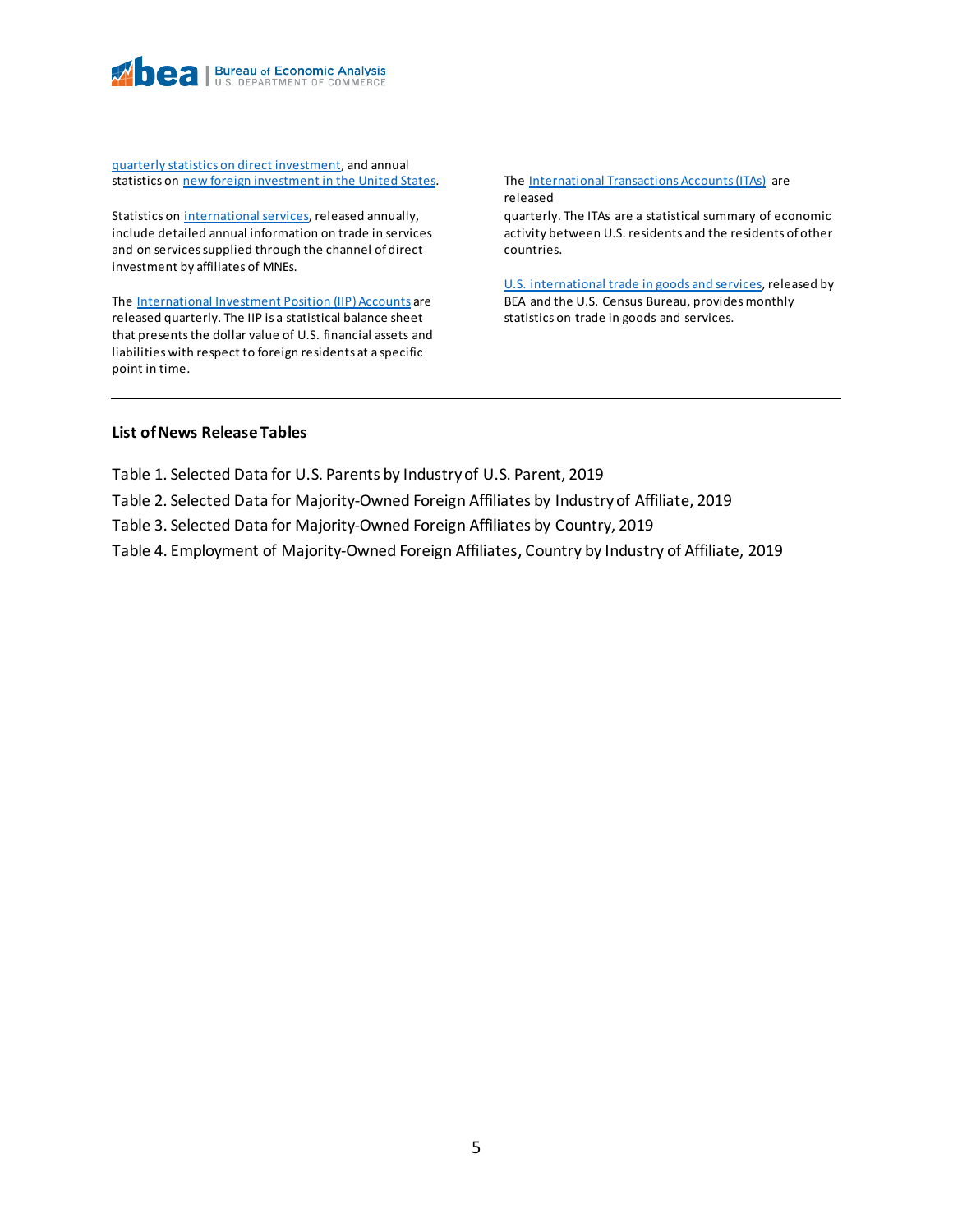#### **Table 1. Selected Data for U.S. Parents by Industry of U.S. Parent, 2019**

|                                                                            |                     |                           |                       |                         | Millions of dollars |                 |                    |                |                     |                     |
|----------------------------------------------------------------------------|---------------------|---------------------------|-----------------------|-------------------------|---------------------|-----------------|--------------------|----------------|---------------------|---------------------|
|                                                                            |                     |                           |                       |                         |                     |                 |                    | Research and   |                     |                     |
|                                                                            |                     |                           |                       | <b>Expenditures</b> for |                     |                 |                    | development    |                     | Number of           |
|                                                                            |                     | <b>Total liablilities</b> |                       | property, plant,        |                     | Net income      |                    | performed by   | Compensation        | employees           |
|                                                                            | Total assets<br>(1) | (2)                       | Owners' equity<br>(3) | and equipment<br>(4)    | Sales<br>(5)        | (6)             | Value added<br>(7) | parents<br>(8) | of employees<br>(9) | (thousands)<br>(10) |
| <b>All industries</b>                                                      | 46,970,445          | 35,008,129                | 11,962,316            | 738,873                 | 14,783,293          | 1,551,398       | 4,234,524          | 350,205        | 2,421,669           | 29,297.3            |
| Mining                                                                     | 626,586             | 353,818                   | 272,767               | 39,479                  | 187,002             | 8,679           | 80,866             | 1,008          | 31,061              | 256.7               |
| Oil and gas extraction                                                     | 339,458             | 195,485                   | 143,973               | 26,599                  | 93,608              | 2,022           | 43,189             | (D)            | 8,504               | 52.7                |
| Other                                                                      | 287,128             | 158,334                   | 128,794               | 12,880                  | 93,394              | 6,657           | 37,677             | (D)            | 22,557              | 204.0               |
| Manufacturing                                                              | 9,007,545           | 5,410,333                 | 3,597,212             | 226,523                 | 4,809,102           | 530,565         | 1,433,050          | 218,928        | 738,658             | 7,445.2             |
| Food                                                                       | 733,810             | 431,122                   | 302,688               | 15,244                  | 511,388             | 36,539          | 135,140            | 2,767          | 60,928              | 926.7               |
| Beverages and tobacco products                                             | 362,089             | 234,406                   | 127,683               | 4,568                   | 119,090             | 12,533          | 54,040             | 378            | 10,789              | 124.4               |
| Textiles, apparel, and leather products                                    | 43,875              | 21,347                    | 22,528                | 1,202                   | 36,542              | 2,341           | 8,828              | 197            | 7,182               | 157.5               |
| Wood products                                                              | 8,810               | 4,728                     | 4,081                 | 555                     | 10,676              | 1,232           | 4,240              | 75             | 2,232               | 32.3                |
| Paper                                                                      | 165,145             | 115,005                   | 50,140                | 4,654                   | 95,076              | 10,24           | 30,162             | 1,990          | 20,705              | 207.5               |
| Printing and related support activities                                    | 30,287              | 28,003                    | 2,284                 | 1,167                   | 27,100              | 200             | 9,914              | 203            | 7,785               | 108.5               |
| Petroleum and coal products                                                | 1,145,276           | 536,733                   | 608,542               | 41,749                  | 736,506             | 38,187          | 114,599            | 2,230          | 38,779              | 262.6               |
| Chemicals                                                                  | 2,109,288           | 1,245,520                 | 863,769               | 32,217                  | 706,461             | 138,557         | 247,299            | 71,131         | 121,584             | 924.5               |
| Basic chemicals                                                            | 221,002             | 132,274                   | 88,728                | 7,612                   | 124,790             | 11,272          | 33,333             | 1,455          | 16,069              | 128.7               |
| Resins and synthetic rubber, fibers, and filaments                         | 166,907             | 93,164                    | 73,743                | 3,756                   | 41,239              | 4,338           | 3,167              | 2,618          | 7,928               | 61.9                |
| Pharmaceuticals and medicines                                              | 1,389,288           | 860,914                   | 528,374               | 14,062                  | 379,736             | 100,222         | 152,478            | 62,125         | 72,032              | 414.4               |
| Soap, cleaning compounds, and toilet preparations                          | 175,43'             | 80,585                    | 94,845                | 3,400                   | 81,939              | 16,345          | 34,695             | 2,734          | 12,004              | 145.8               |
| Other                                                                      | 156,66              | 78,583                    | 78,078                | 3,386                   | 78,755              | 6,380           | 23,625             | 2,199          | 13,551              | 173.8               |
| Plastics and rubber products                                               | 152,611             | 106,174                   | 46,437                | 5,458                   | 106,336             | 8,122           | 33,087             | 1,408          | 19,904              | 339.2               |
| Nonmetallic mineral products                                               | 59,514              | 38,038                    | 21,476                | 1,550                   | 26,542              | 349             | 8,850              | 472            | 6,035               | 65.4                |
| Primary and fabricated metals                                              | 261,064             | 159,313                   | 101,751               | 8,027                   | 208,946             | 10,644          | 61,008             | 1,247          | 40,088              | 470.0               |
| Primary metals                                                             | 173,893             | 106,588                   | 67,305                | 6,20                    | 150,194             | 5,303           | 36,601             | 672            | 22,908              | 263.6               |
| Fabricated metal products                                                  | 87,171              | 52,725                    | 34,446                | 1,819                   | 58,752              | 5,341           | 24,406             | 575            | 17,180              | 206.4               |
| Machinery                                                                  | 540,442             | 333,370                   | 207,072               | 10,55                   | 296,978             | 26,728          | 98,505             | 10,149         | 60,510              | 612.7               |
| Agriculture, construction, and mining machinery                            | 218,890             | 159,956                   | 58,935                | 3,990                   | 109,413             | 5,856           | 33,508             | 3,511          | 16,266              | 146.0               |
| Industrial machinery                                                       | 112,488             | 46,857                    | 65,631                | 1,558                   | 39,583              | 7,118           | 18,553             | 2,954          | 12,628              | 95.7                |
| Other                                                                      | 209,063             | 126,557                   | 82,506                | 5,003                   | 147,983             | 13,754          | 46,444             | 3,684          | 31,617              | 371.1               |
| Computers and electronic products                                          | 1,252,660           | 665,249                   | 587,411               | 26,913                  | 641,682             | 155,548         | 260,218            | 73,593         | 127,560             | 963.2               |
| Computers and peripheral equipment                                         | 383,910             | 246,952                   | 136,958               | 6,768                   | 229,088             | 70,609          | 87,938             | 29,673         | 37,053              | 222.6               |
| Communications equipment                                                   | 156,458             | 97,268                    | 59,190                | 1,38                    | 60,246              | 2,746           | 21,696             | 8,639          | 14,534              | 102.3               |
| Audio and video equipment                                                  | (D)                 | (D)                       | 9,873                 | 409                     | (D)                 | (D)             | (D)                | 661            | (D)                 |                     |
| Semiconductors and other electronic components                             | 374,325             | 151,075                   | 223,249               | 13,290                  | 187,336             | 53,286          | 76,176             | 21,899         | 33,321              | 250.9               |
| Navigational, measuring, and other instruments                             | 314,924             | 156,890                   | 158,034               | 5,057                   | 144,007             | 28,948          | 71,261             | 12,721         | 39,923              | 338.4               |
| Magnetic and optical media                                                 | (D)                 | (D)                       | 106                   | 2                       | (D)                 | (D)             | (D)                | 0              | (D)                 | G                   |
| Electrical equipment, appliances, and components                           | 234,685             | 134,749                   | 99,936                | 6,109                   | 119,909             | 11,212          | 42,872             | 4,482          | 25,445              | 291.0               |
| Transportation equipment<br>Motor vehicles, bodies and trailers, and parts | 1,472,755           | 1,132,665                 | 340,090<br>205,510    | 58,827                  | 968,043<br>593,176  | 52,278          | 238,025<br>125,265 | 39,175         | 134,396             | 1,410.6<br>599.4    |
| Other                                                                      | 800,716             | 595,206                   |                       | 47,318                  | 374,867             | 32,113          |                    | 15,974         | 52,131<br>82,265    |                     |
| Furniture and related products                                             | 672,038<br>21,036   | 537,459<br>15,780         | 134,580<br>5,256      | 11,509<br>487           | 21,940              | 20,166<br>1,774 | 112,760<br>7,513   | 23,201<br>208  | 5,044               | 811.2<br>66.9       |
| Miscellaneous manufacturing                                                | 414,200             | 208,132                   | 206,068               | 7,249                   | 175,887             | 24,082          | 78,751             | 9,224          | 49,691              | 482.                |
| <b>Wholesale trade</b>                                                     | 2,079,573           | 1,232,524                 | 847,049               | 59,446                  | 2,257,480           | 123,172         | 273,354            | 7,630          | 141,646             | 1,774.7             |
| Professional and commercial equipment and supplies                         | 88,706              | 54,155                    | 34,55'                | 1,192                   | 122,927             | 2,284           | 15,233             | 732            | 12,257              | 146.9               |
| Petroleum and petroleum products                                           | 309,968             | 190,833                   | 119,136               | 14,487                  | 412,107             | 4,170           | 31,489             | 286            | 7,963               | 57.8                |
| Drugs and druggists' sundries                                              | 185,112             | 137,428                   | 47,684                | 2,176                   | 514,210             | 7,504           | 17,995             | 3,184          | 12,659              | 125.3               |
| Other                                                                      | 1.495.787           | 850,109                   | 645,678               | 41,591                  | 1,208,236           | 109,214         | 208,636            | 3,427          | 108,768             | 1,444.6             |
| <b>Retail trade</b>                                                        | 1,189,793           | 797,276                   | 392,517               | 45,140                  | 1,813,333           | 82,879          | 382,190            | 2,610          | 198,104             | 5,877.0             |
| General merchandise stores                                                 | 311,247             | 188,770                   | 122,477               | 14,533                  | 666,865             | 23,56'          | 136,623            | $\Omega$       | 81,390              | 2,502.3             |
| Clothing and clothing accessories stores                                   | 104,688             | 71,060                    | 33,628                | 3,92'                   | 141,625             | 7,216           | 41,978             | 15             | 26,167              | 922.2               |
| Other                                                                      | 773,858             | 537,447                   | 236,411               | 26,687                  | 1,004,843           | 52,102          | 203,589            | 2,594          | 90,548              | 2,452.5             |
| nformation                                                                 | 3,296,681           | 1,886,745                 | 1,409,936             | 116,553                 | 1,206,269           | 186,786         | 508,165            | 78,611         | 240,520             | 2,197.3             |
| Publishing industries                                                      | 635,511             | 322,247                   | 313,264               | 10,653                  | 211,780             | 50,208          | 105,748            | 27,013         | 65,319              | 500.7               |
| Motion picture and sound recording industries                              | 72,750              | 40,965                    | 31,785                | 1,55'                   | 31,490              | 1,350           | 9,859              | (D)            | 5,478               | 107.1               |
| Broadcasting (except internet) and telecommunications                      | 1,844,281           | 1,221,270                 | 623,011               | 68,431                  | 665,048             | 72,940          | 253,174            | 3,867          | 93,944              | 1,053.2             |
| Broadcasting (except internet)                                             | 421,911             | 258,318                   | 163,593               | 6,668                   | 149,695             | 20,784          | 58,752             | 246            | 23,423              | 275.8               |
| Telecommunications                                                         | 1,422,370           | 962,952                   | 459,418               | 61,763                  | 515,353             | 52,156          | 194,422            | 3,620          | 70,520              | 777.3               |
| Data processing, hosting, and related services                             | 165,810             | 92,593                    | 73,217                | 2,717                   | 68,759              | $-1,729$        | 23,765             | 6,338          | 22,180              | 211.9               |
| Other information services                                                 | 578,329             | 209,670                   | 368,659               | 33,20'                  | 229,19              | 64,016          | 115,619            | (D)            | 53,599              | 324.4               |
| inance and insurance                                                       | 26,570,505          | 22,641,640                | 3,928,866             | 71,241                  | 2,478,716           | 396,774         | 564,079            | 2,742          | 423,595             | 2,991.3             |
| Depository credit intermediation (banking)                                 | 10,575,717          | 9,356,198                 | 1,219,520             | 13,731                  | 524,461             | 128,820         | 218,488            | (D)            | 131,757             | 1,024.2             |
| Finance, except depository institutions                                    | 7,955,778           | 6,481,507                 | 1,474,271             | 41,766                  | 563,567             | 167,809         | 193,652            | 2,096          | 152,774             | 755.9               |
| Insurance carriers and related activities                                  | 8,039,010           | 6,803,935                 | 1,235,075             | 15,744                  | 1,390,688           | 100,146         | 151,939            | (D)            | 139,064             | 1,211.2             |
| Professional, scientific, and technical services                           | 981,354             | 579,568                   | 401,787               | 12,405                  | 507,970             | 65,973          | 277,639            | 29,940         | 207,701             | 1,753.3             |
| Architectural, engineering, and related services                           | 71,878              | 34,109                    | 37,769                | 1,327                   | 70,591              | 2,504           | 27,547             | 2,113          | 25,368              | 244.7               |
| Computer systems design and related services                               | 444,323             | 282,860                   | 161,464               | 4,661                   | 137,277             | 17,476          | 72,908             | 16,017         | 56,397              | 446.5               |
| Management, scientific, and technical consulting                           | 158,513             | 79,392                    | 79,121                | 1,114                   | 62,999              | 3,887           | 36,613             | 1,133          | 32,261              | 271.1               |
| Advertising and related services<br>Other                                  | 85,162              | 52,667                    | 32,495                | 972                     | 31,513              | 2,407           | 18,124             | (D)            | 13,472              | 103.0               |
| Other industries                                                           | 221,479             | 130,540                   | 90,939                | 4,332                   | 205,59              | 39,699          | 122,447            | (D)            | 80,203              | 688.0               |
| Agriculture, forestry, fishing, and hunting                                | 3,218,409           | 2,106,225                 | 1,112,183             | 168,085<br>1,437        | 1,523,421<br>18,380 | 156,569<br>838  | 715,180<br>4,463   | 8,737<br>63    | 440,385<br>2,422    | 7,001.9<br>40.8     |
| Construction                                                               | 28,392<br>154,740   | 14,323<br>92,946          | 14,069<br>61,794      | 4,010                   | 187,019             | 4,447           | 47,861             | 179            | 40,050              | 379.8               |
| <b>Utilities</b>                                                           | 820,184             | 547,608                   | 272,575               | 56,762                  | 206,538             | 24,940          | 94,196             | (D)            | 19,677              | 168.6               |
| Transportation and warehousing                                             | 626,336             | 441,722                   | 184,614               | 39,428                  | 405,058             | 33,405          | 200,867            | (D)            | 125,089             | 1,468.6             |
| Real estate and rental and leasing                                         | 486,359             | 305,119                   | 181,241               | 36,315                  | 148,572             | 23,292          | 77,070             | (D)            | 33,730              | 393.9               |
| Management of nonbank companies and enterprises                            | 207,586             | 46,313                    | 161,273               | 503                     | 603                 | 22,182          | 4,288              | $\Omega$       | 1,152               | 9.5                 |
| Administration, support, and waste management                              | 233,433             | 163,382                   | 70,051                | 5,902                   | 166,679             | 12,474          | 80,060             | 1,703          | 66,292              | 1,356.6             |
| Health care and social assistance                                          | 247,285             | 183,786                   | 63,499                | 9,145                   | 182,257             | 6,068           | 106,282            | 2,111          | 85,236              | 1,101.0             |
| Accommodation and food services                                            | 192,532             | 152,645                   | 39,887                | 7,573                   | 123,775             | 19,475          | 64,903             | 180            | 42,773              | 1,493.9             |
| Miscellaneous services                                                     | 221,562             | 158,381                   | 63,181                | 7,010                   | 84,539              | 9,447           | 35,192             | (D)            | 23,963              | 589.2               |

D Suppressed to avoid disclosure of data of individual companies.

Note. Size ranges are given in employment cells that are suppressed. The size ranges are A—1 to 499; F—500 to 999; G—1,000 to 2,499; H—2,500 to 4,999; H—5,000 to 9,999; J—10,000 to 24,999; K—25,000 to 49,999; L—50,000 to<br>9

Source. U.S. Bureau of Economic Analysis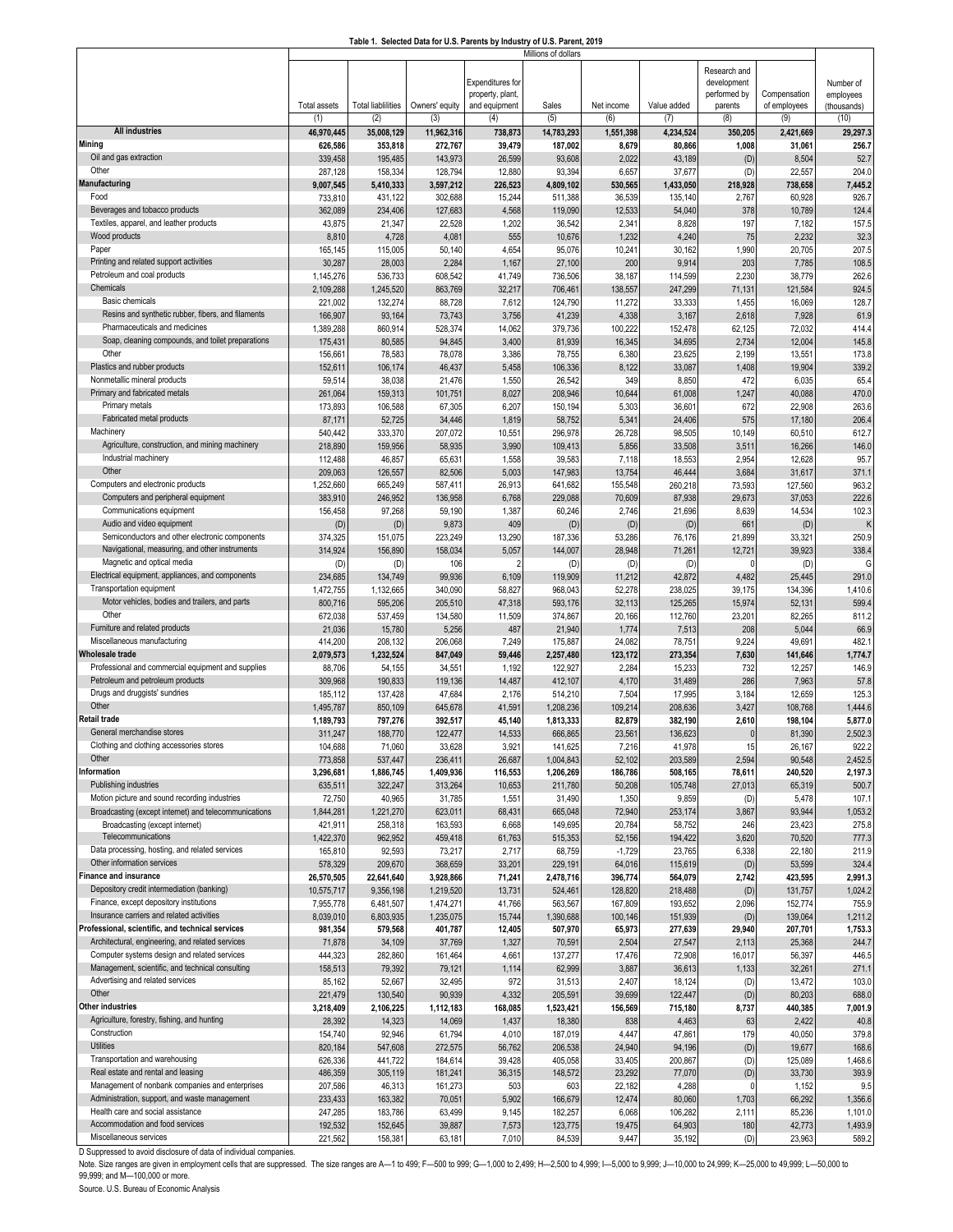|                                                                        |                           |                     |                  |                  | Millions of dollars |                 |                   |                |                 |                |
|------------------------------------------------------------------------|---------------------------|---------------------|------------------|------------------|---------------------|-----------------|-------------------|----------------|-----------------|----------------|
|                                                                        | Number of affiliates with |                     |                  |                  |                     |                 |                   |                |                 |                |
|                                                                        | assets, sales, or net     |                     | Net property,    | Expenditures for |                     |                 |                   | Research and   |                 | Number of      |
|                                                                        | income (+/-) greater than |                     | plant, and       | property, plant, |                     |                 |                   | development    | Compensation    | employees      |
|                                                                        | \$25 million              | <b>Total assets</b> | equipment        | and equipment    | Sales               | Net income      | Value added       | performed      | of employees    | (thousands)    |
|                                                                        | (1)                       | (2)                 | (3)              | (4)              | (5)                 | (6)             | (7)               | (8)            | (9)             | (10)           |
| <b>All industries</b>                                                  | 38,747                    | 28,514,442          | 1,424,469        | 204,963          | 6,756,326           | 1,406,661       | 1,436,986         | 58,165         | 644,468         | 14,610.6       |
| Mining                                                                 | 1,239                     | 1,001,025           | 351,500          | 35,278           | 222,169             | 37,957          | 104,170           | 150            | 17,012          | 228.9          |
| Oil and gas extraction                                                 | 616                       | 707,975             | 260,868          | 27,535           | 134,894             | 33,327          | 75,210            | 14             | 4,921           | 41.4           |
| Other<br>Manufacturing                                                 | 623                       | 293,050             | 90,632           | 7,743            | 87,275              | 4,630           | 28,960            | 136            | 12,092          | 187.4          |
|                                                                        | 11,690                    | 3,484,553           | 496,773          | 76,437           | 2,739,257           | 173,869         | 578,085           | 33,538         | 222,202         | 5,369.4        |
| Food                                                                   | 751<br>239                | 276,754<br>151,492  | 41,877<br>24,337 | 6,210<br>3,054   | 208,012<br>85,252   | 10,267          | 32,573<br>52,290  | 712<br>69      | 15,192<br>7,942 | 455.0<br>242.3 |
| Beverages and tobacco products                                         |                           |                     |                  |                  |                     | 12,658          |                   | 92             |                 |                |
| Textiles, apparel, and leather products                                | 172<br>30                 | 26,655<br>9,153     | 2,479<br>1,881   | 390<br>351       | 19,48'<br>4,678     | 3,076<br>533    | 6,114<br>1,479    | 16             | 2,422<br>662    | 149.2<br>13.2  |
| Wood products                                                          | 246                       | 55,107              | 14,537           | 1,934            | 40,128              | 3,126           | 9,302             | 119            | 4,066           | 101.2          |
| Paper<br>Printing and related support activities                       | 92                        | 12,726              | 1,430            | 189              | 11,158              | 1,246           | 2,755             | 64             | 1,360           | 44.8           |
| Petroleum and coal products                                            | 47                        | 116,896             | 25,652           | 2,698            | (D)                 | 3,573           | (D)               | (D)            | 1,872           | 13.6           |
| Chemicals                                                              | 2,702                     | 1,038,591           | 112,304          | 14,428           | 617,419             | 31,289          | 116,723           | 9,051          | 41,577          | 624.2          |
| Basic chemicals                                                        | 455                       | 132,296             | 33,214           | 4,130            | 95,507              | 7,721           | 15,846            | 282            | 5,675           | 75.8           |
| Resins and synthetic rubber, fibers, and filaments                     | 243                       | 73,734              | 11,636           | 1,383            | 53,10'              | 6,467           | 10,038            | 361            | 3,778           | 55.3           |
| Pharmaceuticals and medicines                                          | 817                       | 610,939             | 33,673           | 4,142            | 313,45              | 4,622           | 60,642            | 7,196          | 20,316          | 275.4          |
| Soap, cleaning compounds, and toilet preparations                      | 539                       | 97,023              | 14,166           | 2,239            | 73,163              | 5,357           | 12,313            | 590            | 4,232           | 94.9           |
| Other                                                                  | 648                       | 124,598             | 19,615           | 2,534            | 82,197              | 7,121           | 17,885            | 622            | 7,576           | 122.8          |
| Plastics and rubber products                                           | 515                       | 79,701              | 17,188           | 2,806            | 62,25'              | 3,082           | 14,828            | 544            | 8,400           | 210.9          |
| Nonmetallic mineral products                                           | 224                       | 53,704              | 17,095           | 2,145            | 30,548              | 1,650           | 9,34              | 130            | 4,525           | 107.9          |
| Primary and fabricated metals                                          | 766                       | 158,219             | 27,708           | 3,234            | 94,742              | 3,970           | 20,027            | 266            | 10,362          | 241.6          |
| Primary metals                                                         | 300                       | 73,552              | 17,368           | 1,836            | 49,064              | 1,295           | 9,392             | 64             | 4,233           | 96.7           |
| Fabricated metal products                                              | 466                       | 84,667              | 10,339           | 1,398            | 45,678              | 2,675           | 10,635            | 202            | 6,130           | 145.0          |
| Machinery                                                              | 1,395                     | 300,367             | 26,569           | 3,486            | 209,203             | 16,842          | 49,324            | 2,883          | 28,129          | 560.4          |
| Agriculture, construction, and mining machinery                        | 270                       | 80,573              | 7,836            | 1,007            | 52,098              | 4,052           | 12,073            | 891            | 6,67'           | 111.2          |
| Industrial machinery                                                   | 214                       | 43,179              | 2,980            | 587              | 30,457              | 5,058           | 9,546             | 673            | 3,965           | 59.7           |
| Other                                                                  | 91'                       | 176,615             | 15,753           | 1,891            | 126,648             | 7,732           | 27,705            | 1,320          | 17,492          | 389.6          |
| Computers and electronic products                                      | 1,731                     | 587,990             | 87,973           | 20,337           | 585,937             | 57,062          | 115,569           | 10,260         | 35,590          | 905.6          |
| Computers and peripheral equipment                                     | 295                       | 183,382             | 16,744           | 1,508            | 293,715             | 26,562          | 43,953            | 981            | 9,814           | 237.5          |
| Communications equipment                                               | 192                       | 30,799              | 2,714            | 534              | 19,130              | 1,018           | 4,35              | 864            | 2,663           | 86.3           |
| Audio and video equipment                                              | 44                        | 10,182              | (D)              | (D)              | 7,368               | (D)             | 1,745             | 303            | 988             | 27.9           |
| Semiconductors and other electronic components                         | 575                       | 249,450             | 62,774           | 17,144           | 195,475             | 19,602          | 46,72             | 6,378          | 13,674          | 413.1          |
| Navigational, measuring, and other instruments                         | 615                       | 110,138             | 4,784            | 855              | 65,367              | 8,762           | 18,560            | 1,733          | 8,276           | 135.5          |
| Magnetic and optical media                                             | 10                        | 4,039               | (D)              | (D)              | 4,882               | (D)             | 233               |                | 176             | 5.4            |
| Electrical equipment, appliances, and components                       | 460                       | 79,674              | 8,405            | 1,428            | 58,965              | 4,087           | 13,657            | 675            | 6,826           | 215.4          |
| Transportation equipment                                               | 1,112                     | 269,149             | 63,482           | 9,077            | 399,346             | 8,604           | 58,193            | 6,059          | 33,504          | 1,085.0        |
| Motor vehicles, bodies and trailers, and parts                         | 903                       | 220,299             | 56,589           | 8,091            | 356,738             | 4,242           | 46,07             | 5,264          | 27,496          | 971.2          |
| Other                                                                  | 209                       | 48,850              | 6,893            | 986              | 42,609              | 4,361           | 12,122            | 796            | 6,009           | 113.8          |
| Furniture and related products                                         | 43                        | 3,260               | 462              | 42               | 4,468               | 212             | 895               | 10             | 535             | 19.4           |
| Miscellaneous manufacturing                                            | 1,165                     | 265,116             | 23,393           | 4,629            | (D)                 | 12,593          | (D)               | (D)            | 19,237          | 380.0          |
| <b>Wholesale trade</b>                                                 | 4,236                     | 1,434,034           | 53,091           | 11,510           | 1,538,420           | 81,753          | 182,885           | 4,410          | 60,744          | 1,014.7        |
| Professional and commercial equipment and supplies                     | 653                       | 201,921             | 11,335           | 3,582            | 216,54              | 15,893          | 35,303            | 1,202          | 16,658          | 220.2          |
| Petroleum and petroleum products                                       | 182                       | 67,539              | 8,242            | 1,306            | 302,913             | 4,008           | 16,337            | (D)            | 1,414           | 12.3           |
| Drugs and druggists' sundries                                          | 637                       | 372,800             | 6,957            | 1,200            | 250,137             | 16,956          | 27,217            | 2,360          | 11,830          | 173.0          |
| Other<br><b>Retail trade</b>                                           | 2,764                     | 791,773             | 26,556           | 5,422            | 768,828             | 44,896          | 104,029           | (D)            | 30,842          | 609.2          |
|                                                                        | 742                       | 357,896             | 68,151           | 7,363            | 375,343             | 15,022          | 75,812            | 69             | 31,811          | 1,497.0        |
| General merchandise stores<br>Clothing and clothing accessories stores | 75                        | 125,123             | (D)              | 2,933            | 170,498             | 5,702           | 29,018            | $(*)$          | 13,497          | 868.4          |
| Other                                                                  | 171                       | 29,449<br>203,323   | 3,675            | 776              | 31,16'              | 1,453           | 6,380             | $(*)$          | 3,686<br>14,628 | 160.2          |
| nformation                                                             | 496<br>1,956              | 729,423             | (D)<br>60,338    | 3,654<br>16,115  | 173,684<br>390,718  | 7,868<br>61,503 | 40,413<br>111,349 | 69<br>6,805    | 39,208          | 468.4<br>614.8 |
| Publishing industries                                                  | 677                       | 338,953             | 14,229           | 4,627            | 155,635             | 44,689          | 56,308            | 3,801          | 15,419          | 196.6          |
| Motion picture and sound recording industries                          | 214                       | 28,808              | 3,082            | 480              | 17,333              | 1,562           | 3,966             |                | 1,332           | 31.9           |
| Broadcasting (except internet) and telecommunications                  | 348                       | 200,511             | 28,274           | 6,084            | 74,42'              | 3,327           | 17,518            | 22             | 5,770           | 104.6          |
| Broadcasting (except internet)                                         | 93                        | 45,236              | 3,681            | 568              | 17,544              | 1,373           | 4,027             | $\overline{2}$ | 1,424           | 22.3           |
| Telecommunications                                                     | 255                       | 155,275             | 24,593           | 5,516            | 56,877              | 1,954           | 13,491            | 20             | 4,346           | 82.3           |
| Data processing, hosting, and related services                         | 267                       | 42,184              | 4,334            | 1,325            | 20,793              | 279             | 5,169             | (D)            | 4,820           | 127.8          |
| Other information services                                             | 450                       | 118,967             | 10,418           | 3,599            | 122,537             | 11,647          | 28,389            | (D)            | 11,868          | 153.9          |
| <b>Finance and insurance</b>                                           | 5,829                     | 9,825,460           | 51,172           | 11,830           | 595,140             | 174,727         | 108,014           | 22             | 72,343          | 716.2          |
| Depository credit intermediation (banking)                             | 412                       | 2,354,732           | 8,062            | 3,274            | 69,173              | 20,256          | 26,455            | $(*)$          | 14,984          | 152.4          |
| Finance, except depository institutions                                | 4,499                     | 6,113,84            | 33,984           | 6,989            | 339,212             | 129,535         | 54,742            | 19             | 41,284          | 329.2          |
| Insurance carriers and related activities                              | 918                       | 1,356,887           | 9,125            | 1,567            | 186,755             | 24,937          | 26,817            | $\overline{2}$ | 16,075          | 234.6          |
| Professional, scientific, and technical services                       | 2,274                     | 731,534             | 36,905           | 8,992            | 350,644             | 36,388          | 136,744           | 12,340         | 94,753          | 1,615.4        |
| Architectural, engineering, and related services                       | 266                       | 36,920              | 1,517            | 598              | 32,789              | $-98$           | 8,877             | (D)            | 8,016           | 130.0          |
| Computer systems design and related services                           | 662                       | 318,686             | 22,879           | 5,822            | 166,472             | 17,656          | 67,682            | 4,353          | 45,57           | 826.3          |
| Management, scientific, and technical consulting                       | 369                       | 186,626             | 3,193            | 815              | 38,838              | 5,401           | 20,380            | 767            | 15,741          | 166.8          |
| Advertising and related services                                       | 311                       | 36,873              | 1,438            | 234              | 16,630              | 1,429           | 8,09              | (D)            | 6,48            | 86.9           |
| Other                                                                  | 666                       | 152,429             | 7,878            | 1,523            | 95,915              | 12,000          | 31,714            | 6,658          | 18,944          | 405.5          |
| Other industries                                                       | 10,781                    | 10,950,518          | 306,540          | 37,438           | 544,635             | 825,440         | 139,927           | 830            | 106,394         | 3,554.3        |
| Agriculture, forestry, fishing, and hunting                            | 236                       | 48,553              | 9,205            | 899              | 17,993              | 1,277           | 3,776             | 189            | 1,567           | 103.9          |
| Construction                                                           | 183                       | 30,709              | 3,117            | 240              | 20,258              | 440             | 3,895             |                | 3,132           | 50.6           |
| <b>Utilities</b>                                                       | 275                       | 140,455             | 66,037           | 5,430            | 46,270              | 2,569           | 11,092            | 3              | 3,092           | 41.8           |
| Transportation and warehousing                                         | 841                       | 168,548             | 43,357           | 5,101            | 105,858             | 6,036           | 27,925            | 6              | 17,416          | 384.8          |
| Real estate and rental and leasing                                     | 1,265                     | 450,943             | 92,660           | 14,775           | 99,742              | 29,892          | 48,033            | (D)            | 15,671          | 223.9          |
| Management of nonbank companies and enterprises                        | 6,215                     | 9,508,61            | 2,731            | 275              | 2,667               | 759,655         | $-65,678$         | 12             | 2,275           | 38.4           |
| Administration, support, and waste management                          | 966                       | 264,524             | 8,411            | 1,869            | 112,394             | 9,068           | 49,167            | 216            | 34,536          | 1,234.7        |
| Health care and social assistance                                      | 63                        | 22,415              | 10,678           | 1,434            | 9,388               | 311             | 4,427             | (D)            | 3,292           | 98.0           |
| Accommodation and food services                                        | 321                       | 153,632             | 30,122           | 3,683            | 60,827              | 8,833           | 29,048            | (D)            | 12,713          | 1,081.3        |
| Miscellaneous services                                                 | 416                       | 162,127             | 40,223           | 3,732            | 69,238              | 7,360           | 28,243            | 96             | 12,701          | 296.8          |

D Suppressed to avoid disclosure of data of individual companies.

The number of affiliates includes only the affiliates that meet the stated threshold; all other data are for all majority-owned affiliates. Source. U.S. Bureau of Economic Analysis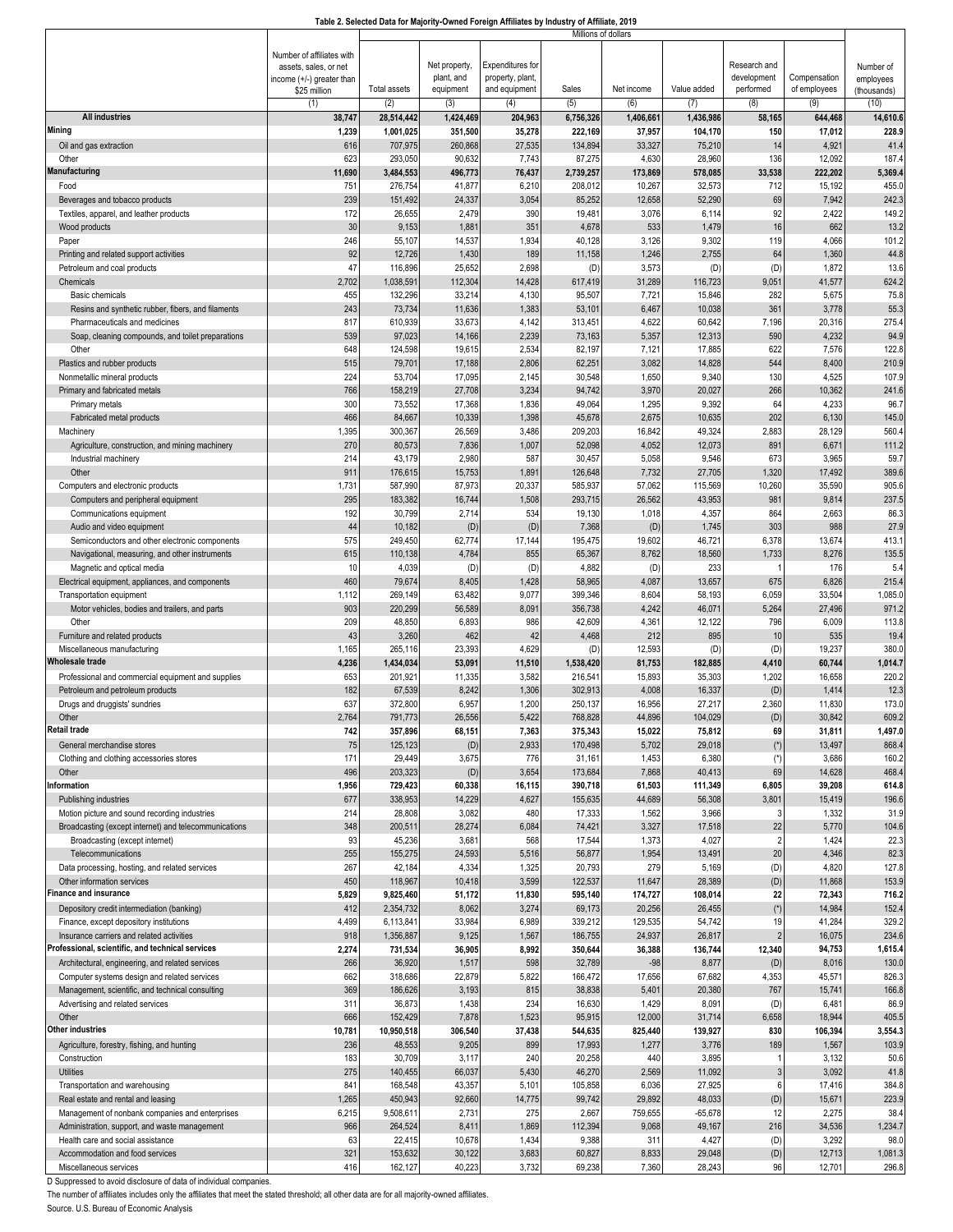#### **Table 3. Selected Data for Majority-Owned Foreign Affiliates by Country, 2019**

|                                |                              |                     |               |               |           | Millions of dollars |             |                |              |             |
|--------------------------------|------------------------------|---------------------|---------------|---------------|-----------|---------------------|-------------|----------------|--------------|-------------|
|                                | Number of<br>affiliates with |                     |               |               |           |                     |             |                |              |             |
|                                | assets, sales,               |                     |               | Expenditures  |           |                     |             |                |              |             |
|                                | or net income                |                     | Net property, | for property, |           |                     |             | Research and   |              | Number of   |
|                                | $(+/-)$ greater              |                     | plant, and    | plant, and    |           |                     |             | development    | Compensation | employees   |
|                                | than \$25 million            | <b>Total assets</b> | equipment     | equipment     | Sales     | Net income          | Value added | performed      | of employees | (thousands) |
|                                | (1)                          | (2)                 | (3)           | (4)           | (5)       | (6)                 | (7)         | (8)            | (9)          | (10)        |
| <b>All countries</b>           | 38,747                       | 28,514,442          | 1,424,469     | 204,963       | 6,756,326 | 1,406,661           | 1,436,986   | 58,165         | 644,468      | 14,610.6    |
| Canada                         | 2,584                        | 1,355,278           | 165,206       | 18,896        | 631,547   | 54,233              | 130,731     | 4,071          | 60,768       | 1,207.2     |
| Europe                         | 19,283                       | 18,046,921          | 569,270       | 83,993        | 3,314,896 | 908,169             | 685,989     | 32,511         | 328,179      | 4,873.8     |
| Austria                        | 257                          | 40,912              | 4,446         | 776           | 24,874    | 1,111               | 6,108       | 435            | 3,453        | 43.9        |
| Belgium                        | 609                          | 405,868             | 18,170        | 2,486         | 181,122   | 11,654              | 26,134      | 2,154          | 11,246       | 124.4       |
| Czech Republic                 | 185                          | 19,611              | 3,699         | 377           | 15,262    | 618                 | 4,539       | 173            | 2,171        | 72.9        |
| Denmark                        | 305                          | 77,502              | 6,390         | 1,373         | 21,501    | 815                 | 5,846       | 655            | 4,229        | 41.1        |
| Finland                        | 164                          |                     |               |               |           |                     |             | 248            |              |             |
| France                         |                              | 31,491              | 2,552         | 287           | 10,914    | 436                 | 3,166       |                | 1,403        | 21.7        |
|                                | 1,386                        | 427,214             | 33,998        | 5,836         | 213,457   | 8,414               | 54,805      | 2,044          | 34,965       | 501.7       |
| Germany                        | 1,969                        | 959,932             | 54,372        | 8,068         | 370,600   | 18,490              | 80,935      | 7,161          | 53,909       | 682.        |
| Greece                         | 102                          | 10,968              | 1,633         | 231           | 5,748     | 372                 | 2,239       | 37             | 783          | 14.8        |
| Hungary                        | 186                          | 85,699              | 3,784         | 499           | 16,809    | 1,758               | 4,273       | 154            | 1,746        | 66.6        |
| Ireland                        | 1,105                        | 2,000,127           | 75,282        | 7,816         | 472,072   | 229,818             | 101,637     | 4,210          | 11,937       | 151.0       |
| Italy                          | 815                          | 206,590             | 25,461        | 4,509         | 119,95    | 8,000               | 35,029      | 932            | 16,507       | 255.3       |
| Luxembourg                     | 1,393                        | 2,877,553           | 16,748        | 2,057         | 77,949    | 128,690             | $-5,087$    | 62             | 1,754        | 24.0        |
| Netherlands                    | 2,464                        | 3,218,121           | 31,636        | 6,803         | 304,165   | 236,698             | 55,069      | 1,618          | 20,364       | 259.4       |
| Norway                         | 242                          | 115,863             | 11,835        | 1,749         | 32,863    | 9,941               | 13,627      | 263            | 3,789        | 42.7        |
| Poland                         | 347                          | 66,379              | 12,656        | 1,930         | 46,863    | 2,213               | 12,523      | 289            | 6,126        | 217.5       |
| Portugal                       | 155                          | 19,562              | 2,580         | 435           | 11,373    | 667                 | 3,464       | 60             | 1,271        | 32.7        |
| Russia                         | 322                          | 67,624              | 12,815        | 1,861         | 47,288    | 667                 | 12,290      | 144            | 4,183        | 188.3       |
| Spain                          | 708                          | 185,260             | 17,830        | 2,367         | 92,507    | 7,735               | 18,022      | 368            | 11,589       | 180.6       |
| Sweden                         | 423                          | 157,465             | 5,445         | 809           | 35,516    | 12,252              | 8,956       | 781            | 5,552        | 69.5        |
| Switzerland                    |                              |                     |               |               |           |                     |             |                |              |             |
|                                | 855                          | 1,219,817           | 15,918        | 2,722         | 398,473   | 75,296              | 61,132      | 4,625          | 13,490       | 99.0        |
| Turkey                         | 197                          | 22,507              | 2,503         | (D)           | 25,395    | 1,155               | 8,462       | 90             | 1,807        | 59.0        |
| <b>United Kingdom</b>          | 4,401                        | 5,554,431           | 154,223       | 22,499        | 723,912   | 131,869             | 163,802     | 5,623          | 110,138      | 1,486.5     |
| Other                          | 693                          | 276,428             | 55,295        | (D)           | 66,283    | 19,500              | 9,018       | 386            | 5,768        | 240.        |
| <b>Latin America and Other</b> |                              |                     |               |               |           |                     |             |                |              |             |
| <b>Western Hemisphere</b>      | 6,518                        | 3,934,306           | 224,401       | 30,766        | 782,784   | 223,887             | 158,508     | 2,018          | 63,622       | 2,797.2     |
| South America                  | 2,152                        | 695,358             | 114,572       | 16,493        | 299,499   | 17,044              | 71,248      | 1,210          | 33,987       | 1,054.0     |
| Argentina                      | 287                          | 51,365              | 10,608        | 1,937         | 35,725    | 740                 | 10,217      | 128            | 4,523        | 126.7       |
| Brazil                         | 971                          | 297,603             | 50,195        | 7,720         | 166,708   | 5,755               | 34,921      | 827            | 19,637       | 553.9       |
| Chile                          | 249                          | 222,634             | 22,033        | 2,342         | 37,481    | 4,127               | 10,303      | 71             | 3,823        | 153.9       |
| Colombia                       | 216                          | 33,217              | 7,013         | 1,120         | 20,079    | 877                 | 5,344       | 90             | 2,67'        | 107.9       |
| Ecuador                        | 63                           | 5,595               | 1,322         | 76            | 4,948     | 510                 | 989         | (D)            | 413          | 21.4        |
| Peru                           | 107                          | 32,111              |               |               |           | 2,187               |             | (D)            |              | 52.3        |
| Venezuela                      |                              |                     | 16,095        | 1,196         | 16,873    |                     | 6,673       |                | 1,728        |             |
|                                | 121                          | 23,414              | 1,900         | 290           | 9,733     | 1,775               | 1,431       | 10             | 606          | 20.5        |
| Other                          | 138                          | 29,418              | 5,406         | 1,814         | 7,952     | 1,074               | 1,370       | 4              | 585          | 17.2        |
| Central America                | 1,675                        | 488,317             | 79,282        | 10,951        | 308,662   | 26,317              | 61,267      | 612            | 25,650       | 1,648.2     |
| Costa Rica                     | 114                          | 49,640              | 3,477         | 1,410         | 14,789    | 934                 | 3,021       | 126            | 1,691        | 83.5        |
| Honduras                       | 33                           | 3,349               | 860           | 200           | 4,167     | 311                 | 785         | $\overline{4}$ | 382          | 45.3        |
| Mexico                         | 1,299                        | 410,573             | 69,406        | 8,767         | 270,673   | 23,526              | 53,959      | 465            | 22,108       | 1,427.5     |
| Panama                         | 118                          | 12,354              | 2,774         | 188           | 8,528     | 739                 | 1,110       | 14             | 561          | 19.6        |
| Other                          | 111                          | 12,400              | 2,765         | 385           | 10,503    | 807                 | 2,392       | Δ              | 908          | 72.4        |
| Other Western Hemisphere       | 2,691                        | 2,750,631           | 30,546        | 3,321         | 174,624   | 180,526             | 25,993      | 196            | 3,985        | 95.0        |
| <b>Barbados</b>                | 109                          | 151,324             | 1,645         | 531           | 32,369    | 10,742              | 6,534       | $(*)$          | 36           | 0.9         |
| Bermuda                        | 669                          | 1,253,409           | 6,561         | 270           | 61,192    | 73,097              | 3,602       | 105            | 1,556        | 16.8        |
| Dominican Republic             | 38                           | 6,040               | 1,784         | 335           | 4,007     | 715                 | 1,247       | $\overline{c}$ | 273          | 25.7        |
| United Kingdom Islands,        |                              |                     |               |               |           |                     |             |                |              |             |
| Caribbean                      | 1,613                        | 1,172,915           | 10,411        | 825           | 61,843    | 88,473              | 11,066      | 88             | 1,117        | 22.8        |
| Other                          |                              |                     |               |               |           |                     |             |                |              |             |
|                                | 262                          | 166,943             | 10,144        | 1,359         | 15,213    | 7,500               | 3,545       | $\mathbf{1}$   | 1,003        | 28.7        |
| Africa                         | 970                          | 338,101             | 62,237        | 5,737         | 94,152    | 19,250              | 33,170      | 87             | 7,392        | 290.2       |
| Egypt                          | 84                           | 23,655              | 4,290         | 1,468         | 13,165    | 1,200               | 5,085       | 12             | 671          | 39.9        |
| Nigeria                        | 98                           | (D)                 | (D)           | 832           | 13,423    | 6,085               | 7,539       | $\overline{2}$ | 993          | 10.8        |
| South Africa                   | 269                          | 54,271              | 6,063         | 965           | 34,801    | 1,087               | 6,823       | 63             | 3,393        | 134.6       |
| Other                          | 519                          | (D)                 | (D)           | 2,471         | 32,764    | 10,878              | 13,724      | 10             | 2,335        | 104.9       |
| <b>Middle East</b>             | 700                          | 252,044             | 38,120        | 4,960         | 84,564    | 13,470              | 32,296      | 3,330          | 14,519       | 164.4       |
| Israel                         | 232                          | 94,800              | 14,437        | 2,045         | 26,980    | 4,437               | 14,260      | 3,251          | 7,290        | 85.1        |
| Saudi Arabia                   | 99                           | 26,533              | 4,142         | 219           | 14,678    | 1,163               | 2,845       | 22             | 2,233        | 26.1        |
| United Arab Emirates           | 215                          | 59,120              | 11,364        | 1,298         | 31,092    | 2,164               | 10,669      | 50             | 3,727        | 36.3        |
| Other                          | 154                          | 71,591              | 8,177         | 1,399         | 11,815    | 5,706               | 4,521       | 6              | 1,268        | 16.9        |
| Asia and Pacific               | 8,692                        | 4,587,792           | 365,234       | 60,612        | 1,848,382 | 187,652             | 396,292     | 16,148         | 169,987      | 5,277.9     |
| Australia                      | 1,207                        | 752,879             | 74,947        | 7,785         | 166,966   | 16,053              | 45,849      | 960            | 26,099       | 329.4       |
| China                          | 1,951                        | 453,578             | 67,825        | 12,279        | 378,814   | 28,652              | 80,622      | 4,180          | 33,723       | 1,653.9     |
| Hong Kong                      | 966                          | 538,933             | 10,991        | 2,335         | 164,349   | 26,389              | 20,601      | 266            | 11,750       | 140.8       |
| India                          | 631                          | 203,994             | 21,321        | 4,120         | 117,576   | 5,201               | 37,857      | 4,021          | 26,653       | 1,390.5     |
| Indonesia                      |                              |                     |               |               |           |                     |             |                |              |             |
|                                | 204                          | 68,686              | 25,603        | 2,925         | 25,070    | 3,738               | 13,251      | 16             | 2,139        | 90.8        |
| Japan                          | 815                          | 1,046,343           | 35,189        | 8,710         | 241,627   | 20,164              | 52,169      | 2,876          | 26,383       | 383.4       |
| Malaysia                       | 301                          | 74,105              | 10,375        | 1,565         | 49,734    | 7,385               | 10,053      | 628            | 3,614        | 158.5       |
| New Zealand                    | 182                          | 26,289              | 3,379         | 615           | 13,623    | 824                 | 3,795       | 31             | 1,626        | 29.0        |
| Philippines                    | 204                          | 32,921              | 4,706         | 840           | 22,124    | 2,241               | 6,524       | 95             | 3,231        | 367.2       |
| Singapore                      | 1,000                        | 943,404             | 38,388        | 7,007         | 447,538   | 57,653              | 63,444      | 1,615          | 16,191       | 201.7       |
| South Korea                    | 379                          | 186,820             | 15,211        | 2,204         | 73,388    | 4,998               | 17,289      | 968            | 7,379        | 115.4       |
| Taiwan                         | 284                          | 90,715              | 16,958        | 5,280         | 46,168    | 3,910               | 10,386      | 383            | 4,022        | 95.4        |
| Thailand                       | 279                          | 84,388              | 11,409        | 1,760         | 62,138    | 5,453               | 15,405      | 90             | 3,386        | 174.1       |
| Other                          | 289                          | 84,737              | 28,931        | 3,187         | 39,268    | 4,993               | 19,049      | 19             | 3,791        | 147.8       |
| Addendum:                      |                              |                     |               |               |           |                     |             |                |              |             |
| European Union (28)            | 17,412                       | 16,391,810          | 480,839       | 70,737        | 2,775,439 | 803,317             | 589,079     | 27,220         | 303,134      | 4,399.7     |

D Suppressed to avoid disclosure of data of individual companies.

The number of affiliates includes only the affiliates that meet the stated threshold; all other data are for all majority-owned affiliates.

Source. U.S. Bureau of Economic Analysis